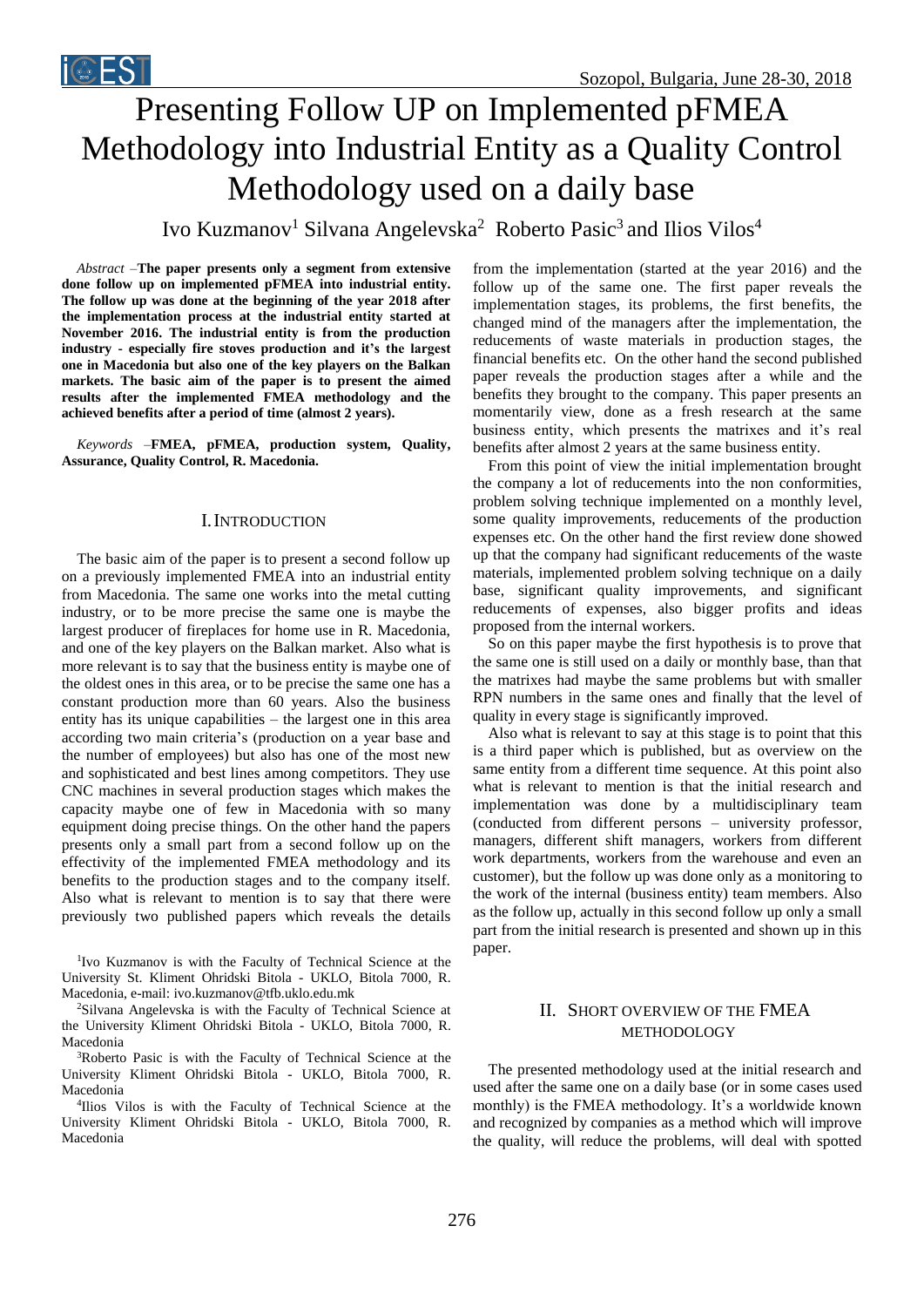

problems but primarily is used for detection and analyses of potential non conformities. Also the same one is known as a method for systematic detection of potential errors but also a one that creates potential solutions for the spotted errors. Its full name is worldwide known as Failure Mode and Effect Analyses. It is most commonly used for:

- Detection of potential errors which has a significant influence to the system, to the quality, to the work effectiveness and to the system productivity
- Evaluating the potential and spotted effects of each error or non conformity and their influence to the system. But also the same one as a method evaluates the influence over the elements, production stages, functions, sub processes and subsystems.

On the other hand the most competitive thing of the FMEA method among other methodologies is that the same one is build up and based on a team work and that the same one is the most commonly used one for continuous improvements. The improvements could be spotted in all of the production stages from the raw material department try production stages till the final product, but also seen as an improvements spotted by the customers. It's a situation where the entity could spot all of the potential non-conformities, could evaluate the same ones, could divide the non-conformities to a priority or no priority for the system at the moment but also as process of actions which will reduce the influence of the same ones to the system.

The methodological approach of the same one is based on a team work, process of evaluation of the system, and after the same ones created tabular views which actually are a multiplied numbers from three relevant factors. The same ones are the following ones: the severity, the occurrence and the possibility for detection. Actually the multiplication brings the team the RPN number (Risk Priority Number) which could be aimed by the following formula:

# $RPN = S$  (severity) x O (occurrence) x D (detection)

Each of the main criteria's (the severity, the occurrence and the detection) could be in a scale from 1 to 10 and could be precisely read from generated tabular views. So that is the reason why the highest RPN number could be 1000. And the final thing worth full for mentioning is the solving approach. Actually every team could find another solution for maybe the same problem, but the priority of the tasks is according to the RPNs. A higher number means a preventive action which should be taken as soon as possible.

The implementation of the FMEA in real industrial entity actually means that the following steps should be taken:

- Team creation
- Defining TIME for implementation
- Defining place for implementation
- Creating a structural, functional and nonconformity analyses
- Defining RPNs for each problem
- Defining potential solutions for each problem

## Sozopol, Bulgaria, June 28-30, 2018

- Realization of the recommended steps for each problem
- Additional monitoring
- Continuous improvements
- Implementing PDCA cycle (plan-do-check-act)
- Monitoring of the process
- Doing thinks from the beginning so they could achieve smaller RPNs

# III. PRESENTING THE BUSINESS ENTITY AND THE PRODUCTION STAGES OF THE SAME ONE

At this stage first of all we will present the industrial entity. As previously said the same one is one of the oldest in the Balkan area in the production of fireplaces for home use, but also one of the most competitive one. The same one is on the market more than 60 years, producing and selling in R. Macedonia but also in all of the Balkan countries. Since the beginning of the 90ties the same one from a state property was transformed to a private property and since then continuous improvements to the processes, to the knowledge, to the equipment are symbols of the same one. Now more than 150 people are employed by the same one and are working on automated and semi automated processes. Also the business entity has a lot of CNC machines which are used on a daily base for production. But still there are some older machines, older processes and older buildings that are in a constant use, and could be a thing to improve in the future.

On the other hand having in mind that this is a second follow up of the same industrial entity, researching the benefits from the implemented FMEA matrix, the first think to mention in this stage is to mention that there were two successful publications of papers from the previously done implementation and the first follow up. But just to present only a segment of the benefits the first think is to divide and to present the sub processes into the industrial entity. The same ones are the following:

- Consumption (process of buying) raw materials
- Quality control on the raw materials
- Placing the same ones in a warehouse
- Segmenting the raw materials
- Process of cutting (using small and large scissors)
- Quality control
- Making appropriate holes to the material
- Using hydraulic presses
- Delivering the final product (semi product) to another process

Generally this is only the first process into the industrial entity and according to the production plans the same ones are used for the production in production stages and then as final products are placed into the warehouses for final products before selling the same ones.

On other hand just to use the same approach to the follow up the following production characteristics are also taken under consideration: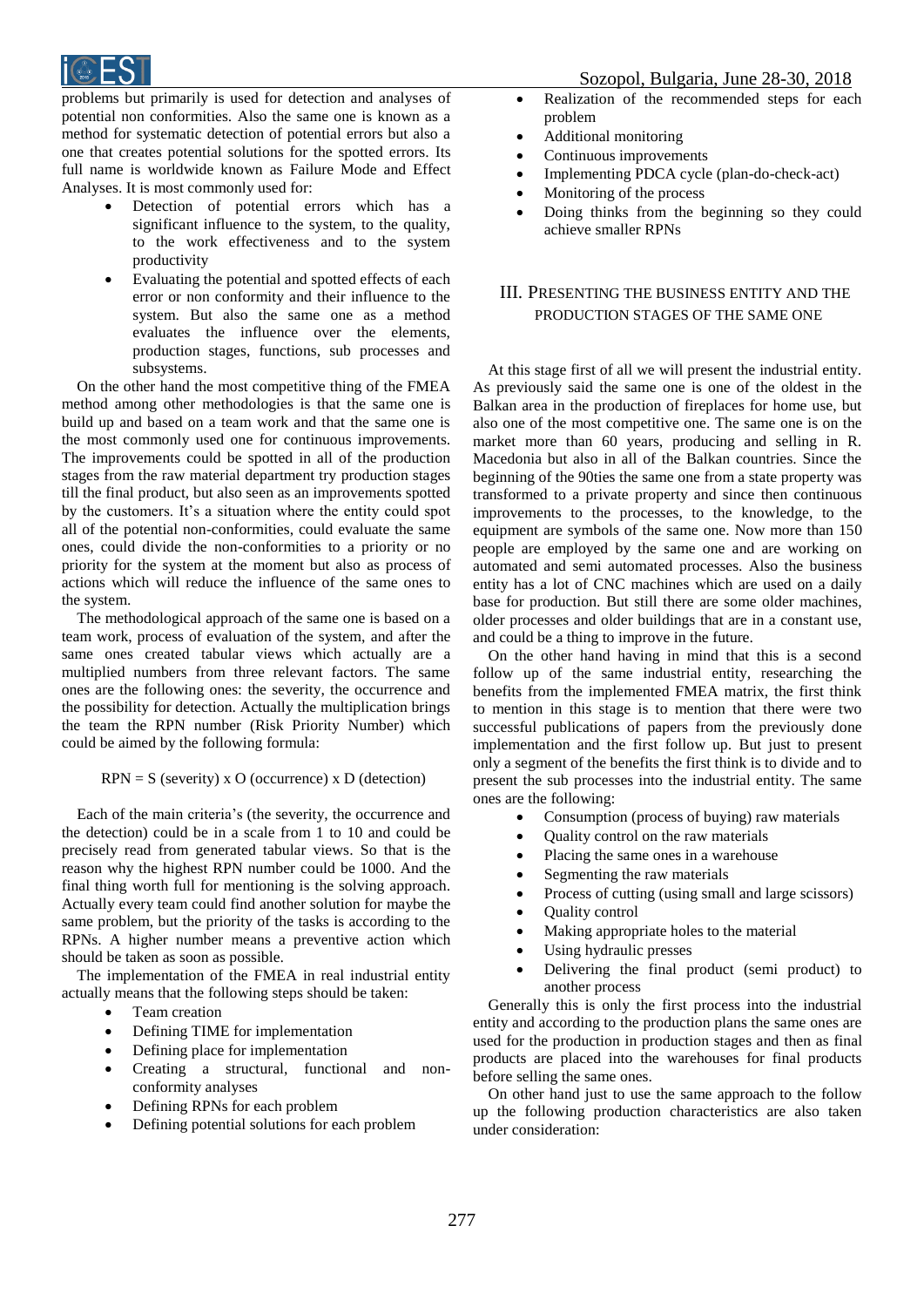

- Methodology of work
- All of the documents used while planning the work
- Machines
- Raw materials and other materials used while production
- Human factors (employees)
- Measurement instruments
- Work conditions (in different shifts)
- Customer demands

Having in mind that there was already a follow up done on this project at the business entity, but also that they use the FMEA methodology on some cases on a daily base and on some on a monthly base, the mistake factor should be smaller and smaller. So the expectation was that the monitored processes and the RPNs of the same one from the first follow up should be lower than before. But in this case because still is a process where workers do their daily activities, enrolled on the machines and a process which enrols materials from different producers still there are some mistakes, there are some non-conformities and some problems. But seeing the same ones and comparing the same ones with the past the benefits are more than visible. In this stage we could freely say that the post FMEA era into the company is more successful than the pre FMEA era of the company. In this stage also a detail worth full for mentioning is that the producer especially in the last years has some problems on the market. The main reason is because some producers offer stoves on pallets and they are more and more used from customers and buyers. So in the general strategy of the company some considerations for swathing the productions are already are on.

# IV. PRESENTING THE RESULTS

This is the segment where the results are presented. But before showing the same ones we should say that this part is only a segment from the extensive follow up. The same one was intended to see all of the processes, but because this paper is the third one dealing whit the FMEA in this paper only the process of Transferring done pieces to the warehouse is presented. Also this part could be compared to the firs follow up done in June 2017, from which if compared the three potential failures has been reduced even more. For example the first one in June was 18, the second one it was 40 and the third one was 8. And after more than 7 months in February we got the following results presented in the following tabular view.

Sozopol, Bulgaria, June 28-30, 2018

TABLE I PRESENTING ONE PROCESS UNDER FMEA

| <b>PROCESS</b>                              | <b>POTENTIAL</b> | <b>NUS</b>     |
|---------------------------------------------|------------------|----------------|
|                                             | <b>FAILURE</b>   | <b>EFFECT</b>  |
| Transferring<br>done pieces to<br>warehouse |                  | Replacing      |
|                                             |                  | time           |
|                                             |                  | sequences      |
|                                             | Damaged          | which are      |
|                                             | piece            | long, but      |
|                                             |                  | compared to    |
|                                             |                  | previously far |
|                                             |                  | more faster    |
|                                             |                  | Production     |
|                                             | Long time        | delay and free |
|                                             | required for     | work force     |
|                                             | transferring     | with nothing   |
|                                             |                  | to do at the   |
|                                             |                  | moment         |
|                                             | Non              |                |
|                                             | appropriate      |                |
|                                             | conditions       |                |
|                                             | into the         |                |
|                                             | warehouse        |                |

And seeing the table the first thought is that we have some improvements into the first field, where the replacement time is shorter than before, but also if you see the third one you could see that there is nothing there. It's because the company now is aware that if they had such problems with the conditions in the warehouse they will have a lot of damaged products (row materials and final products) and that will cost money. So they invested in the warehouse and renovated the same one, so the damaged products now aren't such a problem, and the conditions in which the raw materials and the final products are placed are better. Also it's a situation in which the workers are more happy, because they are now working in a newer building. Still in some cases they have damaged pieces in the warehouse but the conditions are not the reason for the same one. Also in addition another tabular view is given in which the Reasons are given with the appropriate RPN numbers.